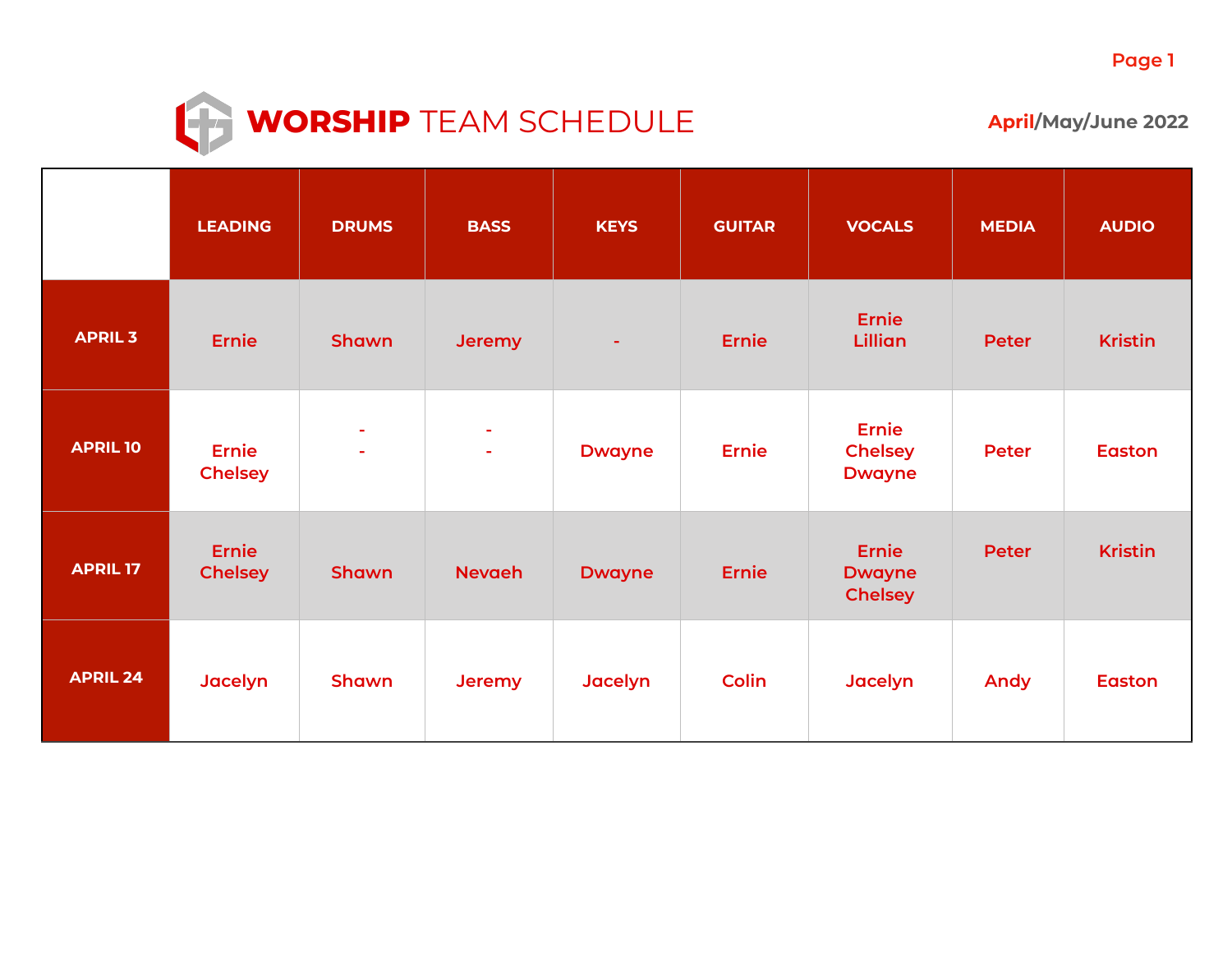

|               | <b>LEADING</b>                   | <b>DRUMS</b> | <b>BASS</b>   | <b>KEYS</b>   | <b>GUITAR</b>  | <b>VOCALS</b>                                      | <b>MEDIA</b>   | <b>AUDIO</b>   |
|---------------|----------------------------------|--------------|---------------|---------------|----------------|----------------------------------------------------|----------------|----------------|
| MAY 1         | <b>Ernie</b>                     | Shawn        | <b>Jeremy</b> |               | $\blacksquare$ | Lillian                                            | <b>Peter</b>   | <b>Kristin</b> |
| MAY 8         | <b>Dwayne</b><br><b>Charlene</b> |              | Jeremy        | <b>Dwayne</b> | <b>Ernie</b>   | <b>Charlene</b><br><b>Lillian</b><br><b>Dwayne</b> | <b>Andy</b>    | <b>Peter</b>   |
| <b>MAY 15</b> | Jacelyn<br><b>Charlene</b>       | Shawn        | <b>Nevaeh</b> | Jacelyn       | <b>Colin</b>   | Jacelyn<br><b>Charlene</b>                         | <b>Easton</b>  | <b>Kristin</b> |
| <b>MAY 22</b> | <b>Ernie</b><br><b>Lillian</b>   |              | ٠             | <b>Ernie</b>  | <b>Ernie</b>   | <b>Ernie</b><br>Lillian                            | Andy           |                |
| <b>MAY 29</b> | Jacelyn<br><b>Gideon</b>         | Shawn        | <b>Nevaeh</b> | Jacelyn       | <b>Colin</b>   | Jacelyn<br>Gideon                                  | <b>Kristin</b> | <b>Ernie</b>   |